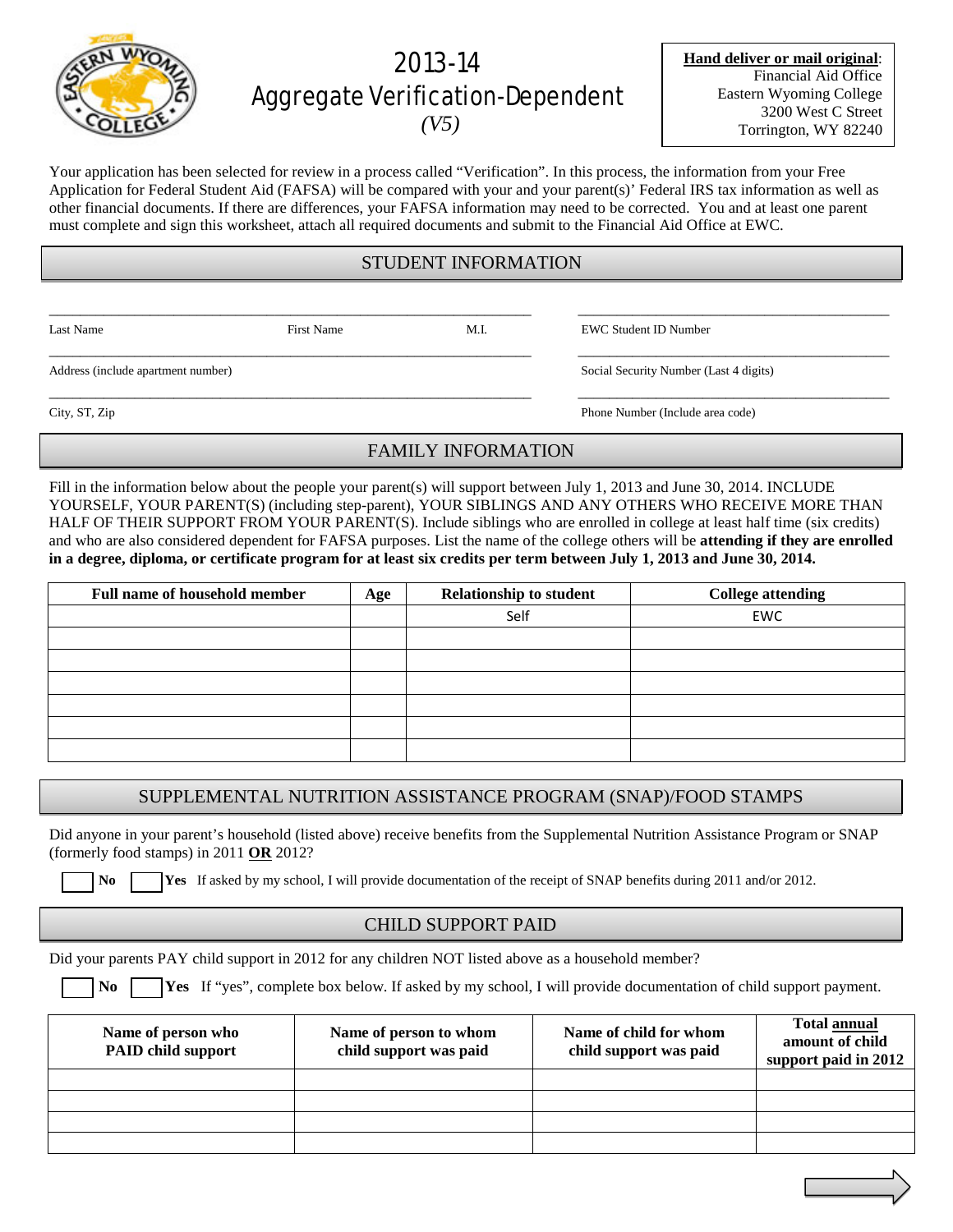#### INCOME VERIFICATION

The easiest way to verify income is to use the IRS Data Retrieval Tool when completing or updating your FAFSA on the federal web site. If you did not use the IRS Data Retrieval Tool when completing or updating the FAFSA, you must provide an IRS Tax Return Transcript. **Due to changes in federal regulations, schools can no longer accept photocopies of tax returns. To request an IRS Tax Return Transcript please visit www.irs.gov or call 1-800-908-9946.** Be sure to request a Tax Return Transcript, **NOT** an Account Transcript. For detailed information on requesting IRS Transcripts please visit *[irs.gov/Individuals/Order-a-Transcript.](http://www.irs.gov/Individuals/Order-a-Transcript)* If you or your parent(s) did not and will not file a 2012 Federal tax return, please check the appropriate box below.

| <b>STUDENT INCOME</b>                                                                                                                                                                                                                                                                                                                                               |  |  |  |
|---------------------------------------------------------------------------------------------------------------------------------------------------------------------------------------------------------------------------------------------------------------------------------------------------------------------------------------------------------------------|--|--|--|
| I used the IRS Data Retrieval process when completing/updating the 2013-14 FAFSA.                                                                                                                                                                                                                                                                                   |  |  |  |
| My 2012 Federal IRS Tax Return Transcript(s) is attached. (Foreign tax return filers may submit signed photocopies.)<br>See Income Verification section above for important details.                                                                                                                                                                                |  |  |  |
| I was not employed and had no income earned from work in 2012.                                                                                                                                                                                                                                                                                                      |  |  |  |
| I worked in 2012 but was not required to file a tax return. My 2012 W-2s are enclosed. My earnings were: \$<br>▶ If you received income earned from the Federal Work-Study Program, need-based employment portions of fellowships and<br>assistantships, or a cooperative education program offered by a college in 2012, write in the type and amount you actually |  |  |  |
| PARENT(S)' INCOME                                                                                                                                                                                                                                                                                                                                                   |  |  |  |
| My parent(s) used the IRS Data Retrieval process when completing/updating the 2013-14 FAFSA.                                                                                                                                                                                                                                                                        |  |  |  |
| My parent(s)' 2012 Federal IRS Tax Return Transcript(s) is attached. (Foreign tax filers may submit signed photocopies.)<br>See Income Verification section above for important details.                                                                                                                                                                            |  |  |  |
| My parent(s) were not employed and had no income earned from work in 2012.                                                                                                                                                                                                                                                                                          |  |  |  |
|                                                                                                                                                                                                                                                                                                                                                                     |  |  |  |
| My parent(s) worked in 2012 but was not required to file a tax return. Their $2012 \text{ W-}2s$ are enclosed.                                                                                                                                                                                                                                                      |  |  |  |

## UNTAXED INCOME – Student and Parent(s)

List all sources of Student/Parent(s) untaxed income–report total received in 2012 (enter 0 if none received):

| <b>Source of Untaxed Income</b>                                                                              | 2012 Total | <b>Source of Untaxed Income</b>                                              | 2012 Total |
|--------------------------------------------------------------------------------------------------------------|------------|------------------------------------------------------------------------------|------------|
| Housing, food, and other living allowances paid<br>to members of the military, clergy, etc.                  |            | Money received or paid on your behalf not<br>reported elsewhere on the FAFSA |            |
| $401(k)/403(b)$ contribution                                                                                 |            | <b>Veterans Non-Education Benefits</b>                                       |            |
| Disability or Worker's Compensation                                                                          |            | Earnings Not Included On Tax Return                                          |            |
| Child support or any other untaxed income/benefits received (please specify the source and amount for 2012): |            |                                                                              |            |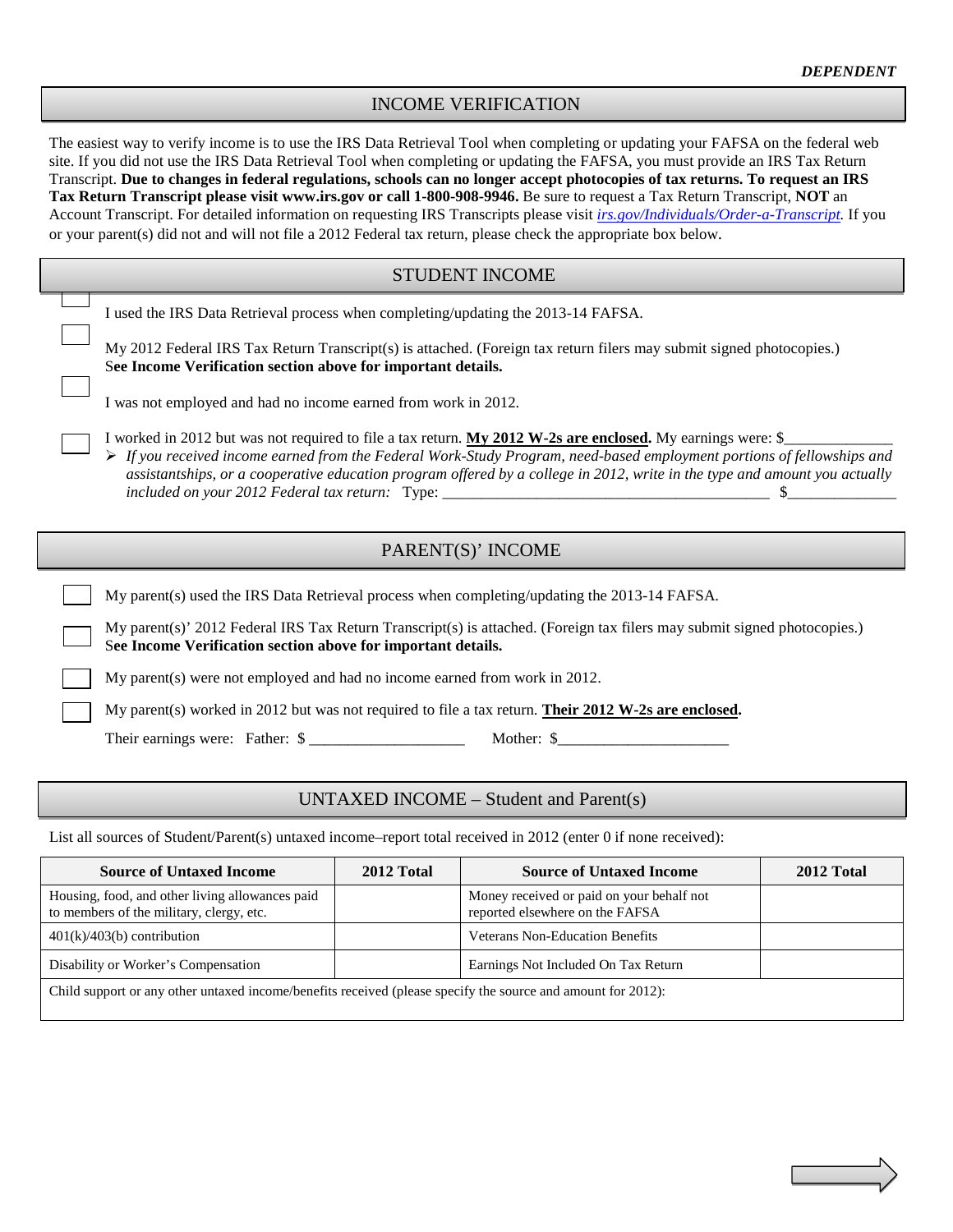#### HIGH SCHOOL COMPLETION STATUS

Please provide **ONE** of the following documents that indicate your high school completion status when you will begin college in 2013- 2014 and submit it with this form and any other documentation requested.

- $\Box$  A copy of your high school diploma.
- $\Box$  Your final official high school transcript that shows the date when the diploma was awarded.
- $\Box$  Your official General Educational Development (GED) certificate or GED transcript.
- $\Box$  An official academic transcript that indicates you successfully completed at least a two-year program that is acceptable for full credit toward a bachelor's degree. *Please note: Credits transferred in from previous institutions attended may affect your maximum time frame calculation as defined in EWC's Satisfactory Academic Progress Policy.*
- $\Box$  If you were home schooled in Wyoming, a copy of your transcript or the equivalent, signed by a parent or guardian, along with EWC's *Completion of Secondary Education Form for Home Schooled Students.*
- $\Box$  If you were home schooled in another state and your state requires home schooled students to obtain a secondary school completion credential for home school (other than a high school diploma or its recognized equivalent), a copy of that credential.

If you are unable to obtain any of the forms of documentation listed above, please contact the Financial Aid Office.

#### CERTIFICATIONS AND SIGNATURES

By signing this worksheet, we certify that all of the information reported is complete and correct. We also acknowledge that we have read and agree to comply with all verification policies as stated by EWC. **Failure to submit information in a timely fashion may result in the application being filed as inactive** with no further consideration and no federal aid for the academic year. Student and parent must sign:

*Student's signature Date Parent's signature Date*

\_\_\_\_\_\_\_\_\_\_\_\_\_\_\_\_\_\_\_\_\_\_\_\_\_\_\_\_\_\_\_\_\_\_\_\_\_\_\_\_\_\_\_\_\_\_\_\_ \_\_\_\_\_\_\_\_\_\_\_\_\_\_\_\_\_\_\_\_\_\_\_\_\_\_\_\_\_\_\_\_\_\_\_\_\_\_\_\_\_\_\_\_\_\_\_

*WARNING: If you purposely give false or misleading information on this worksheet, you may be fined, sentenced to jail, or both.*

COMPLETE BACK OF FORM ALSO—READ DIRECTIONS CAREFULLY